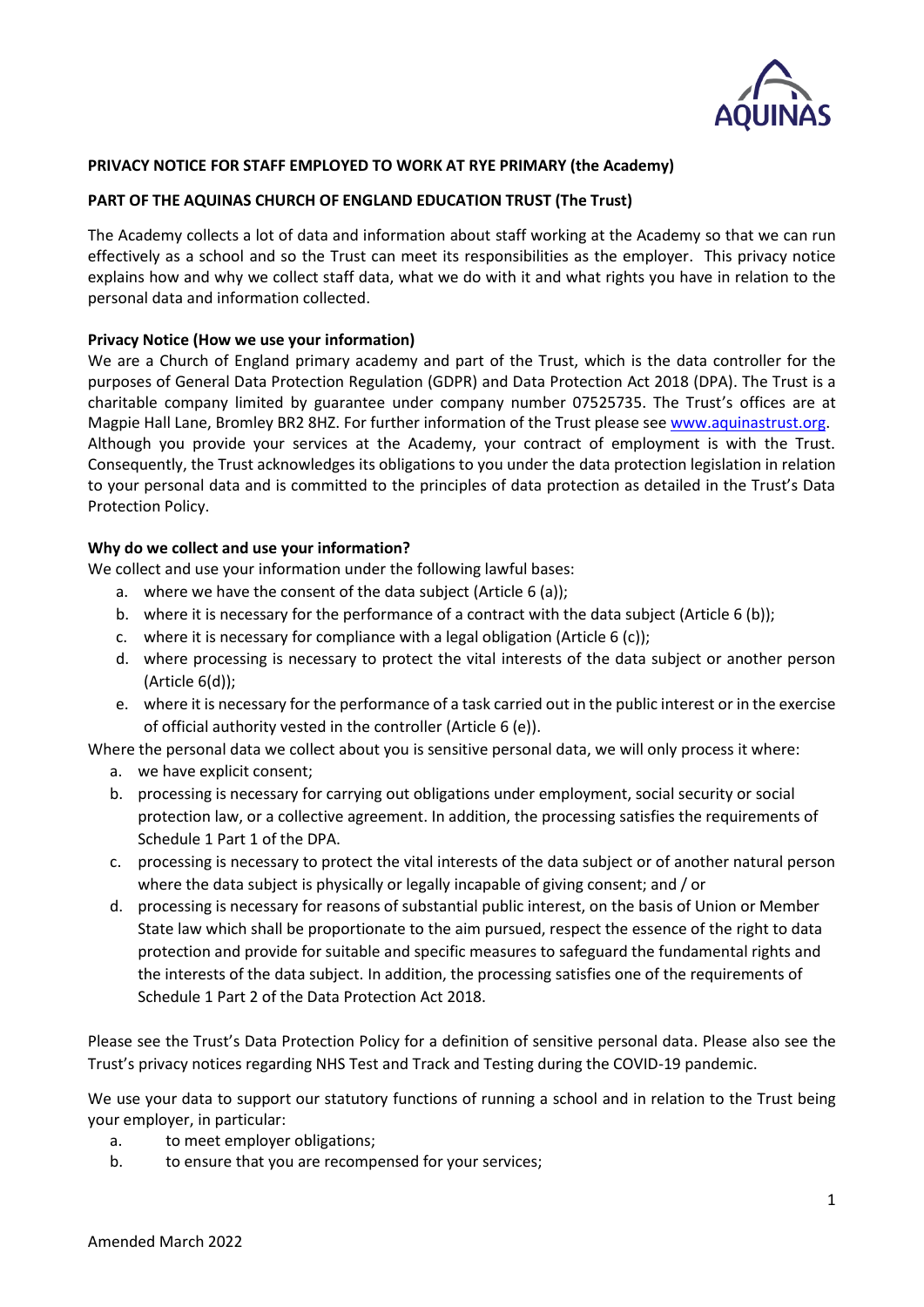

- c. to support your performance and continuing professional development;
- d. to provide appropriate pastoral care;
- e. to assess the quality of our services;
- f. to comply with the law regarding data sharing;
- g. for the protection and welfare of pupils and others in the Academy and the associated ancillary services such as catering;
- h. for the safe and orderly running of the Academy.
- i. for our insurance requirements.
- j. for the administration and business functions of the Academy.
- k. to comply with the requirements of the Department of Education.

# **The categories of Staff information that we collect, hold and share include:**

- a. Personal information (such as name, address, date of birth);
- b. Characteristics (such as ethnicity, medical conditions affecting your employment, nationality, country of birth, gender);
- c. Contractual information (such as application form, references, professional qualifications, employment checks including disclosure and barring service check, contract, job description, salary, pay awards);
- d. Employee information (such banking information, performance management, absence, occupational health, grievances, complaints and disciplinary);
- e. Emergency contact information (such as name, address, relationship, contact details);
- f. Medical Information (such as disability/ condition, medication, healthcare adjustments, doctor's details);
- g. Health and safety information (such as accident reports);
- h. Photographs taken for employment records and security cards which are held on the personal file and on the Academy's information management system;
- i. Car details (car type, model and registration number)
- j. CCTV footage.

From time to time and in certain circumstances, we might also process personal data about staff, some of which might be sensitive personal data, including information about criminal proceedings / convictions, information about sex life and sexual orientation, child protection / safeguarding. This information is not routinely collected about staff and is only likely to be processed by us in specific circumstances relating to particular members of staff, for example, if a child protection issue arises or if it is a criminal matter involving a member of staff. Where appropriate, such information may be shared with external agencies such as the child protection team at the Local Authority, the Local Authority Designated Officer and / or the Police. Such information will only be processed to the extent that it is lawful to do so and appropriate measures will be taken to keep the data secure.

We collect information about you when your employment commences with the Trust and it is updated during you time as an employee of the Trust as and when new information is acquired or created. We will also ask you to review some of the personal information we hold to ensure that it is accurate.

As the Academy has a cashless catering system, we also process biometric data about staff. Please see our Data Protection Policy for more details about how we process biometric data.

## **Collecting information about staff**

Whilst the majority of information you provide to us is mandatory, some of it is provided to us on a voluntary basis. In order to comply with the data protection legislation, we will inform you whether you are required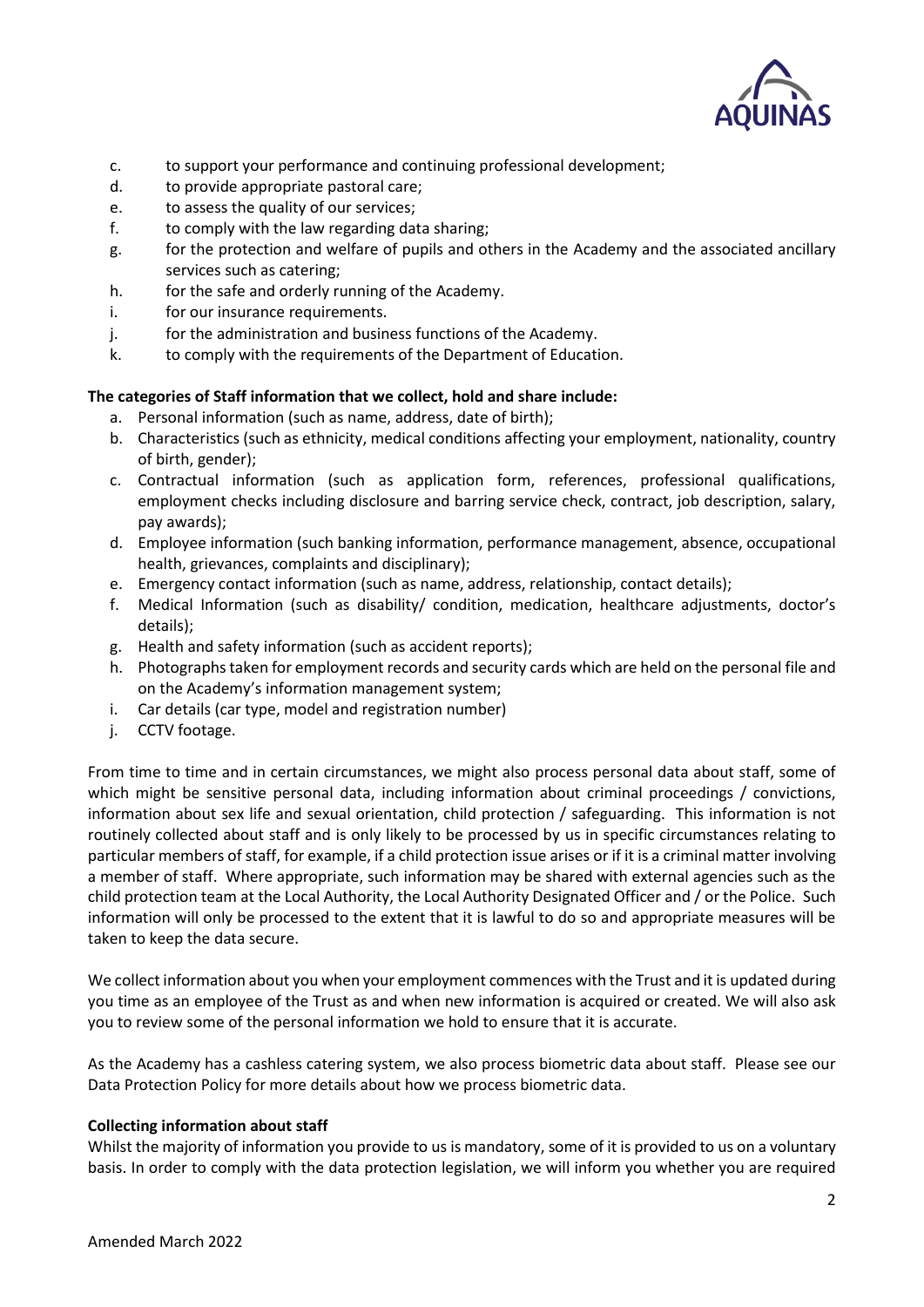

to provide certain information to us or if you have a choice in this. Where appropriate, we will ask you to consent to processing personal data where there is no other lawful basis for processing it, for example where we wish to use photos or images of you to promote school activities. Where you have given consent for the processing of personal information for a specific purpose, you are entitled to withdraw consent at any time.

In addition, we also use CCTV cameras around the Academy's site for security purposes and for the protection of staff and pupils. CCTV footage may be referred to during the course of disciplinary procedures (for staff or pupils) or investigate other issues. CCTV footage will only be processed to the extent that it is lawful to do so. Please see our CCTV policy for more details.

## **Storing staff data**

We hold staff data in accordance with the Trust's Document Management and Retention Policy; at the termination of your employment with the Trust we will retain your data for a period of 6 years plus the current year in accordance with this policy. A significant amount of personal data is stored electronically, for example, on our database, information management systems, finance and payroll systems and IT systems. Some information may also be stored in hard copy format.

Data stored electronically will be saved within a hybrid solution across the Trust. On premises as part of a Local Area Network which is supported by either ATS or the Academy's IT department within the Microsoft Azure Cloud Platform. All Local Area Networks are appropriately backed up. Microsoft Azure Data Centres are located within the UK and Europe. The contracts with these providers contain the necessary provisions to ensure the security of personal data. All data is backed up and measures are in place to protect the data from cyberattacks and ransomware.

Personal data may be transferred to other countries if, for example, there is a school trip to a different country or the member of staff is relocating to a different country. Appropriate steps will be taken to keep the data secure.

## **Who do we share your information with?**

The staff information and data we are provided with is shared with senior leaders at the Academy and staff within Trust's human resources, payroll and finance departments, where necessary. It is also routinely necessary to share staff information with:

- new employers;
- Her Majesty's Revenue and Customs (HMRC);
- our local authority, the London Borough of Bromley;
- the Department for Education (DfE):
- Aquinas Advisory Council members / trustees;
- School Payment System Providers;
- The provider systems for analysing and amalgamating data from across the Trust.
- External and internal auditors.

From time to time, we may also need to share your information other third parties including the following:

- the Police and law enforcement agencies;
- healthcare professionals including the NHS and Public Health England as a part of the Test and Trace requirements associated with the COVID-19 pandemic. Please also see the Trust's additional notice regarding the processing of data to support the national response to the COVID-19 Pandemic;
- Courts, if ordered to do so;
- Local Authority Designated Officer;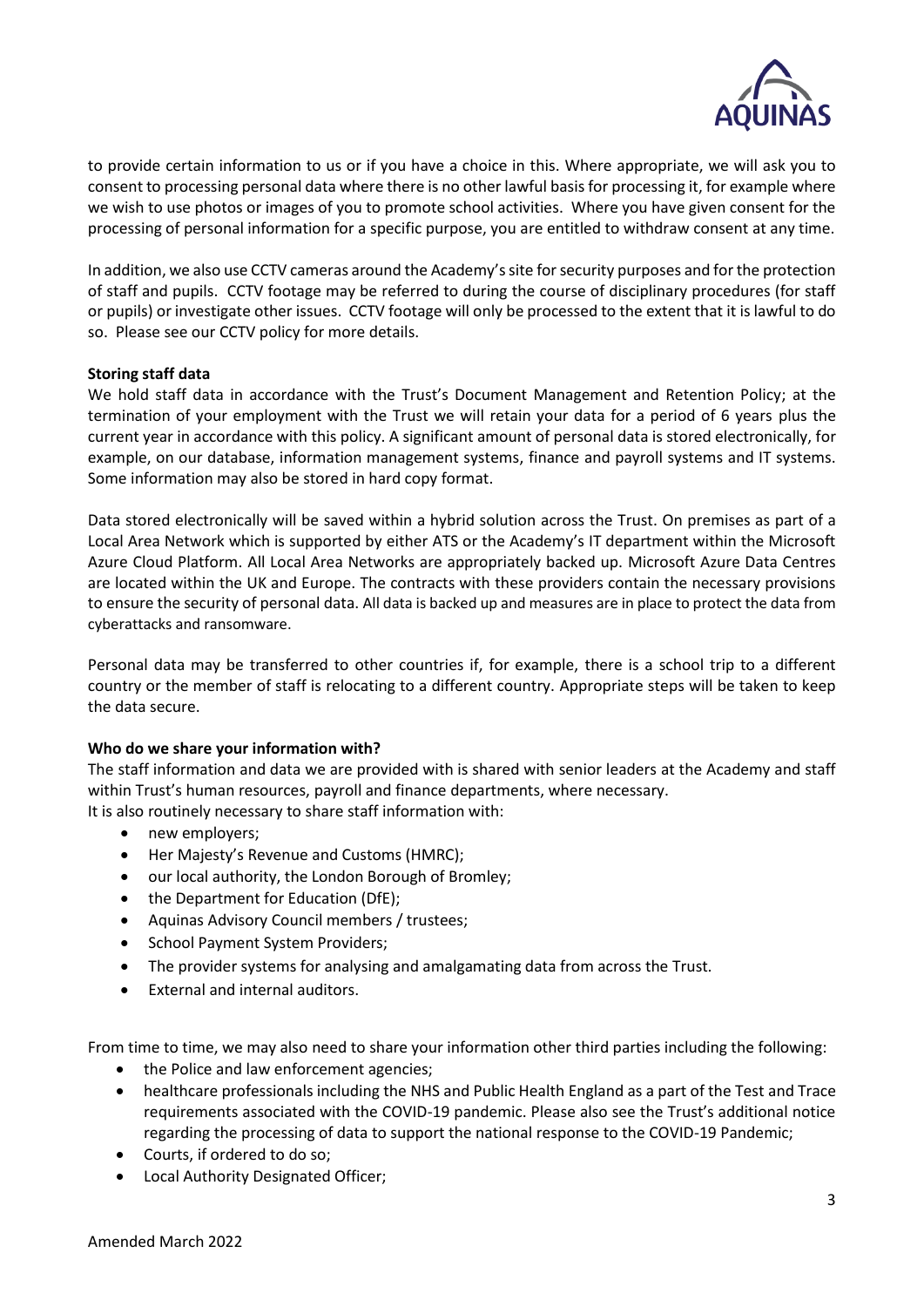

- Unions;
- the National College for Teaching and Learning;
- the Joint Council for Qualifications;
- Prevent teams in accordance with the Prevent Duty on schools;
- our HR providers;
- the Risk Protection Arrangement;
- Disclosure and Barring Service.

Some of the above organisations may also be Data Controllers in their own right in which case we will be jointly controllers of your personal data and may be jointly liable in the event of any data breaches.

In the event that we share your personal data with third parties, we will provide the minimum amount of personal data necessary to fulfil the purpose for which we are required to share the data.

## **Why we share your information**

We do not share information about you with anyone without consent unless the law allows us to do so. We share your data with the DfE and HMRC on a statutory basis.

To find out more about the data collection requirements placed on us by the DfE (for example; via the workforce census) go to<https://www.gov.uk/guidance/school-workforce-census>and HMRC (in term pay as you go information) go t[o https://www.gov.uk/guidance/what-payroll-information-to-report-to-hmrc](https://www.gov.uk/guidance/what-payroll-information-to-report-to-hmrc) .

The DfE may share information about you with named bodies and third parties to promote education in England by:

- conducting research or analysis
- producing statistics
- providing information, advice or guidance

The DfE has robust processes in place to ensure the confidentiality of your data is maintained and there are stringent controls in place regarding access and use of the data. Decisions on whether DfE releases data to third parties are subject to a strict approval process and based on a detailed assessment of:

- who is requesting the data;
- the purpose for which it is required;
- the level and sensitivity of data requested; and
- the arrangements in place to store and handle the data.

To be granted access to staff information, organisations must comply with strict terms and conditions covering the confidentiality and handling of the data, security arrangements and retention and use of the data.

For more information about the DfE's data sharing process, please visit: [https://www.gov.uk/guidance/data](https://www.gov.uk/guidance/data-protection-how-we-collect-and-share-research-data)[protection-how-we-collect-and-share-research-data](https://www.gov.uk/guidance/data-protection-how-we-collect-and-share-research-data)

For information about which organisations the DfE has provided staff information, (and for which project), please visit the following website:<https://www.gov.uk/government/publications/dfe-external-data-shares> To contact DfE:<https://www.gov.uk/contact-dfe>

For information about how HMRC shares data please visit: [https://www.gov.uk/government/publications/data-protection-act-dpa-information-hm-revenue-and](https://www.gov.uk/government/publications/data-protection-act-dpa-information-hm-revenue-and-customs-hold-about-you)[customs-hold-about-you](https://www.gov.uk/government/publications/data-protection-act-dpa-information-hm-revenue-and-customs-hold-about-you)

## **Requesting access to your personal data**

Under data protection legislation, you have the right to request access to information we hold about you